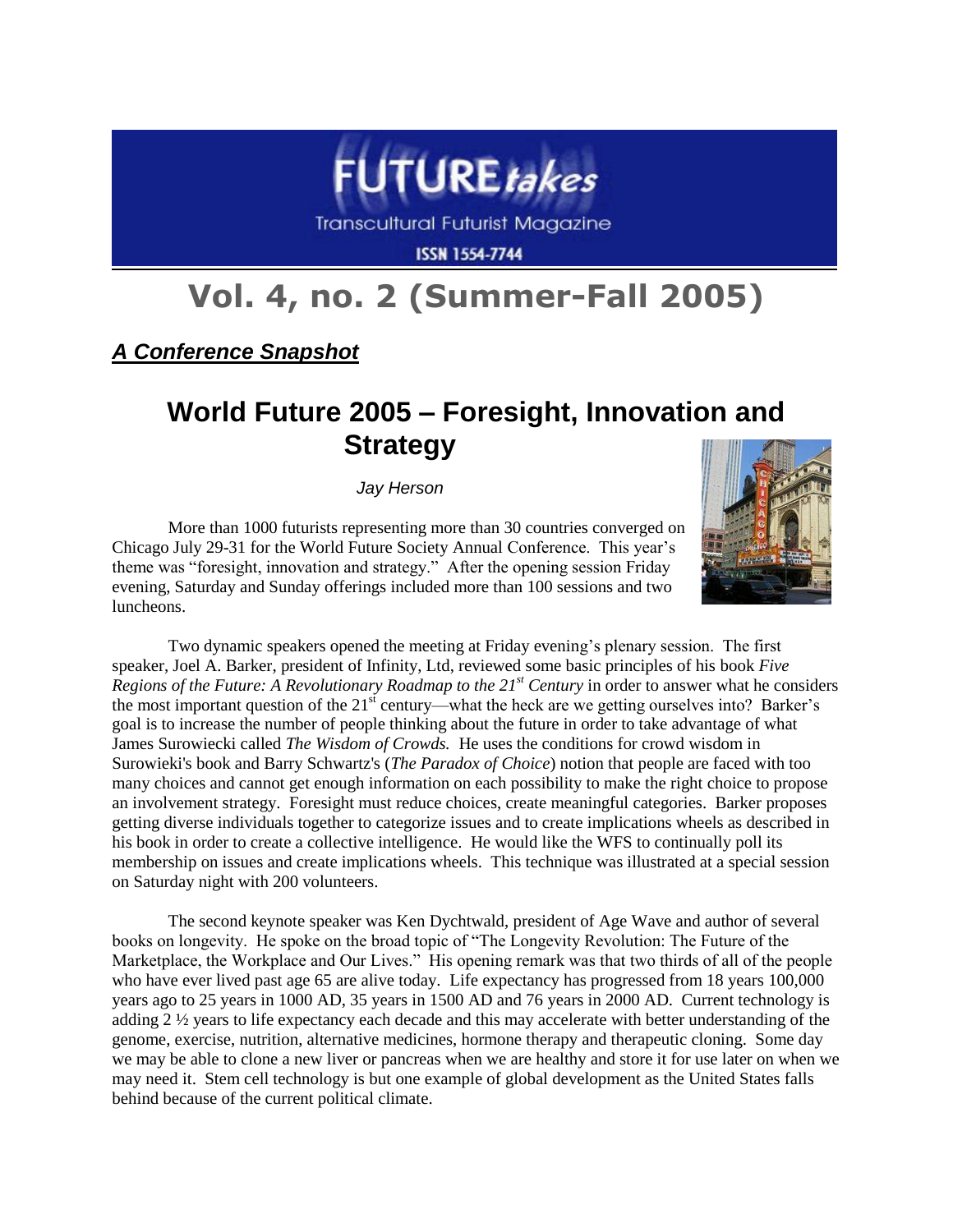

As the US population ages and remains healthy more people are working longer. In the period 2000-2020 the number of people aged 55-64 will increase by 73% and those over 65 will increase by 54%. Most of these people expect to continue working past age 65. Poverty among US citizens aged 65 and older is steadily decreasing. Dychtwald emphasized the implications for marketing—design of furniture, houses, clothing, banking and finance, insurance, automobiles, entertainment media and content conform to the older

person's lifestyle. He indicated that more people will begin second careers and possibly alternate careers and volunteer work well into their 80s. There are considerable implications here for educational institutions and large employers. He pointed out that women, who generally outlive their husbands, have even more opportunities for new relationships and lifestyle changes due to freedoms gained after their husbands die.

The Sunday closing address was given by Edie Wiener, president of Weiner, Edrich, Brown, Inc. Her topic was "Emergence of the Virtual Economy." She began her talk by indicating that she and her associates had accurately predicted the e-economy in 1998. She now was ready to predict the next economy. She contrasted past economies—hunter/gatherer, agricultural (4000 years), industrial (200 years), post-industrial (50 years) and information (25 years). The next economy will be called the virtual economy and it is already here. The industries comprising this economy will be:

*Innerspace—electronic control of the mind, brain stimulation, drugs to prevent shyness, to get precisely* number of hours of sleep desired. Virtual reality activities where the brain believes it is somewhere else—participating in sports event or beauty pageant.

*Microspace*—nanotechnology and quantum physics—changing properties of products. Applications in drug delivery, diagnosis of diseases, self cleaning windows, clothing alchemy.

*Cyberspace*—distance learning, digital music, virtual libraries. Hypernet will connect cars and home appliances to a network and to the internet.

*Outerspace*—hydrogen deposits on the moon becoming a source of energy on earth, Mars as a resource for agriculture, space as a place for pharmaceutical manufacturing, reflection of radiation away from earth.

*Timespace*—era of clairvoyance, telepathy, non-linear lifestyles (people can be retired and working at the same time, educating for next career while working in former career), TiVo programming in all aspects of life.

These spaces imply that family, community and privacy will change. Their will be a new sense of self and a new definition of religion. Wealth will be based on the ability to control one's personal data and persona. We will be moving from mankind to mindkind and the latter will generate wealth and energy.

On the whole it was a very successful conference. The one disappointment was the number of cancelled sessions (10 out of 100). Perhaps this can be reduced at next year's conference WFS 2006— *Creating Global Strategies for Humanities Future*, Toronto, July 28-30, 2006.